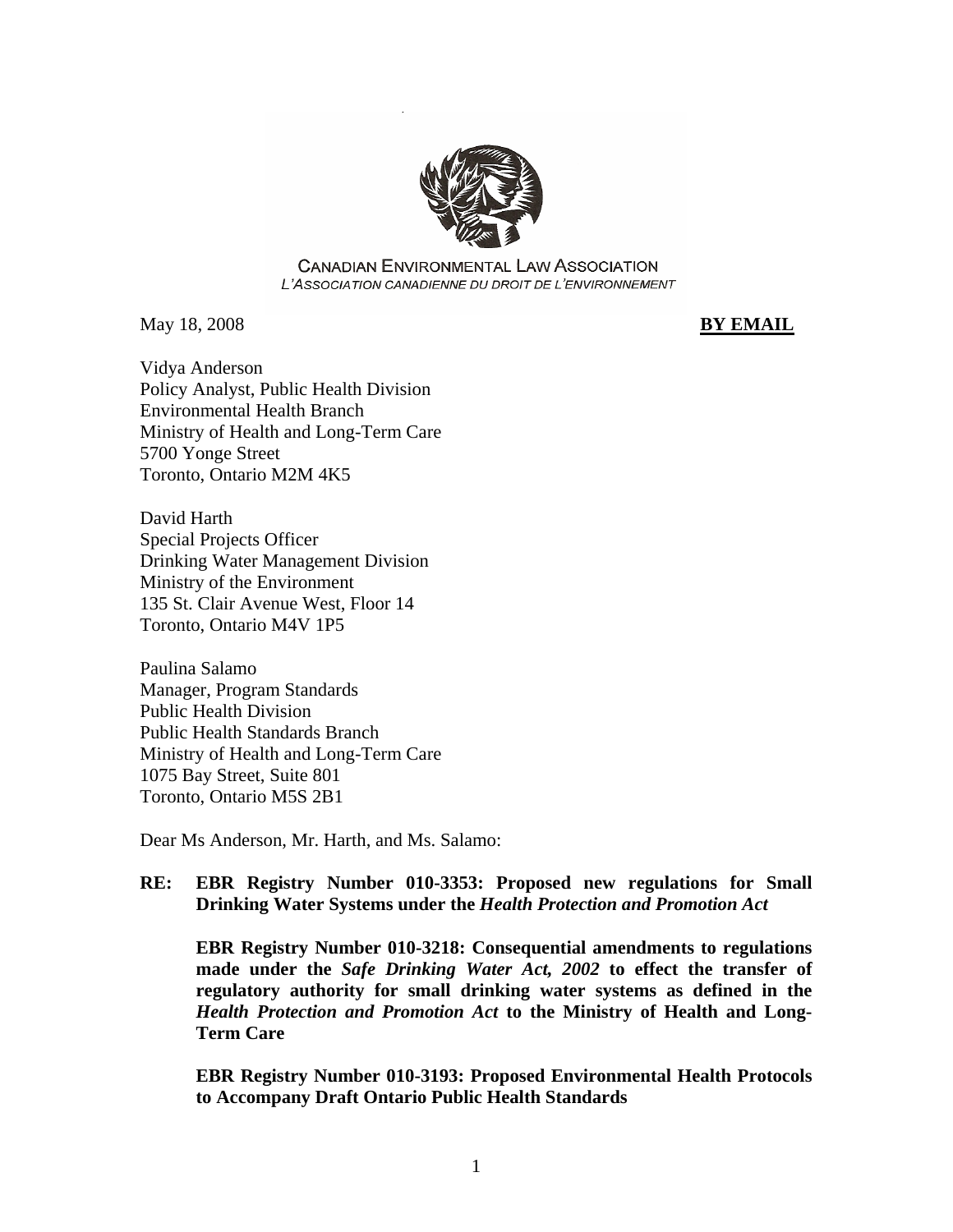The Canadian Environmental Law Association (CELA) is a non-profit, public interest group established in 1970 to use and improve laws to protect the environment, conserve natural resources, and safeguard public health. Funded as a community legal clinic specializing in environmental law, CELA represents individuals and citizens' groups before trial and appellate courts and administrative tribunals on a wide variety of environmental protection and resource management matters.

Since its inception, CELA has advocated the timely development of effective laws, regulations and policies to protect water resources within Ontario and across Canada. Among other things, CELA represented the Concerned Walkerton Citizens at the Walkerton Inquiry, and was actively involved in the development of the *Safe Drinking Water Act, 2002* ("SDWA"), the *Clean Water Act, 2006* ("CWA"), and regulations, policies and guidelines thereunder.

Because of the interrelated nature of the above-noted EBR postings, CELA is jointly responding to all three proposals within this submission. While CELA is generally supportive of the overall direction of the proposals, there are nevertheless several comments that we wish to make in relation to these proposals, as described below.

## **Proposed Transfer of Responsibility: Small Drinking Water Systems**

Subject to the comments below, CELA generally supports the proposal to transfer certain small drinking water systems to regulatory oversight by local health units (rather than the Ministry of the Environment ("MOE")), as had been recommended by the Ontario Drinking Water Advisory Council in February 2005.

In April 2005, CELA filed submissions with the MOE advising that if this new approach was to be pursued, then it would be necessary to have an interim regulation addressing testing and other requirements for small drinking water systems. CELA noted in its 2005 submission that the status quo that prevailed at that time was not sufficiently protective of public health and safety. In June 2005, O.Reg. 252/05 was passed under the SDWA to maintain some – but not all – of the operational requirements imposed upon certain categories of small drinking water systems.

Under O.Reg.252/05, these smaller systems were not required to meet all of the standards under O.Reg.170/03 which were otherwise applicable to regulated drinking water systems across the province, such as those serving municipalities and designated facilities. Small drinking water systems have now been covered by O.Reg.252/05 for approximately three years. However, in light of recent legislative developments (i.e. enactment of the *Health System Improvements Act, 2007*) and the proposed regulations under the *Health Protection and Promotion Act* ("HPPA")), CELA concurs that it is now time to repeal O.Reg.252/05 to effect the transfer of responsibility from MOE to the Ministry of Health and Long-Term Care ("MOHLTC") in relation to small drinking water systems.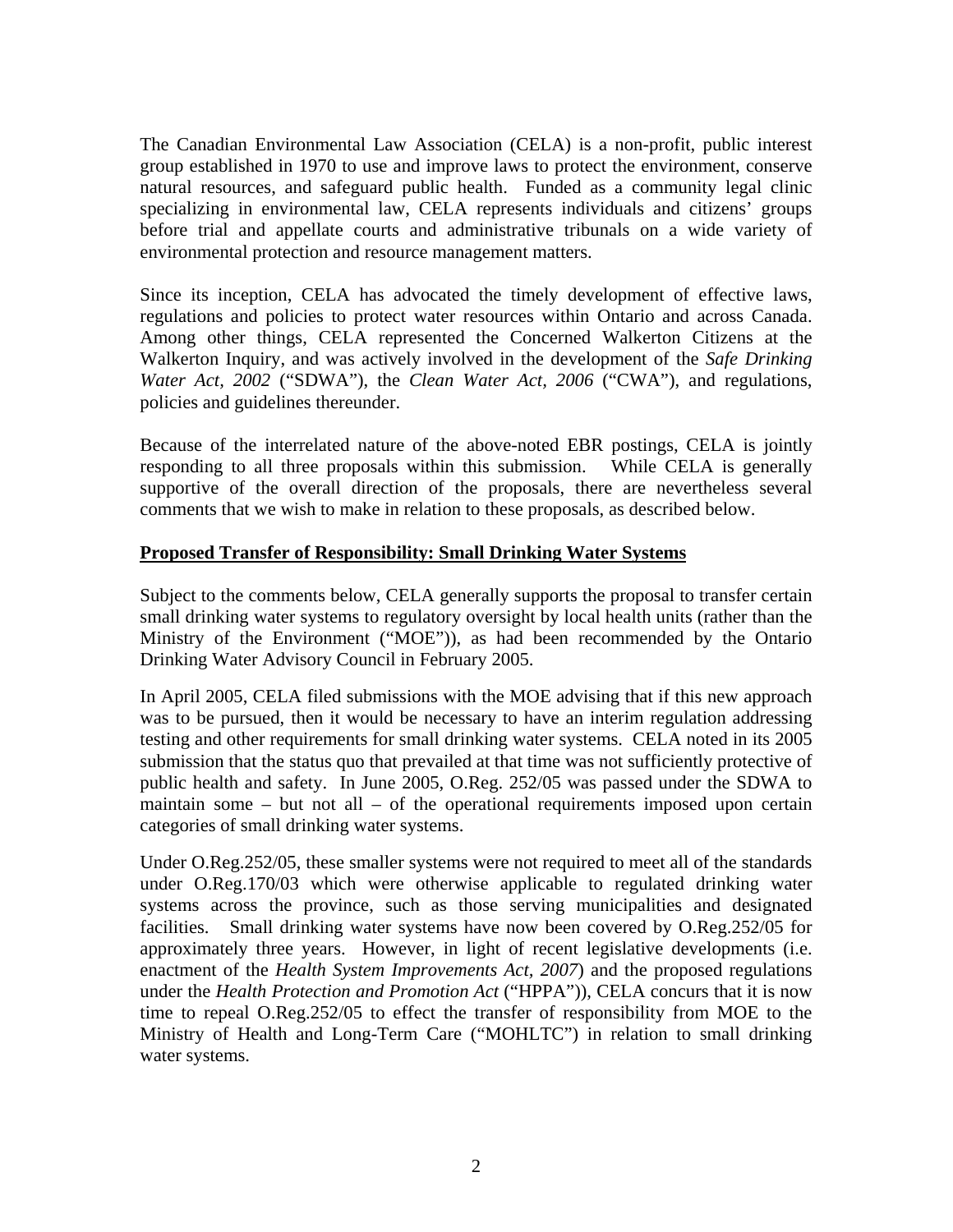However, since many small drinking water systems will not have the same "multiple barriers" to ensure health protection that are enjoyed by municipal drinking water systems, the importance of the new oversight function under the auspices of the MOHLTC cannot be overstated. This is particularly true since some small drinking water systems may not be directly included within source protection planning efforts under the CWA, unless municipalities opt to "elevate" such systems in accordance with the eligibility requirements established under the CWA. Therefore, as a practical reality, the only likely safeguard for countless consumers of drinking water from small systems will be timely and effective activities by local health staff under the new HPPA regulations (see below).

In general, CELA agrees that it is appropriate for regulatory oversight of small systems to be carried out by properly trained staff employed by local health units. We believe that health units are well-positioned to inspect and regulate such systems, particularly in light of health units' lengthy and relevant experience in diverse health-related matters such as food premises, septic systems, and other facilities. Therefore, CELA is reasonably confident that the proposed transfer of responsibility to local health units will help assure a high degree of public safety where drinking water is being consumed from small systems.

In addition, health units currently have other important functions with respect to safe drinking water within Ontario communities. For example, the medical officer of health is the responsible authority for determining the potability of drinking water and for issuing boil-water advisories or drinking water advisories where necessary. Similarly, in many watersheds, public health officials are participating in the source water protection planning process under the CWA. In particular, public health officials are operating in *ex officio* or advisory capacities, and will be helping to review information concerning drinking water threats within the source protection area or region. In our view, these kinds of current responsibilities and activities are complimentary to the health units' new task of inspecting and regulating small drinking water systems.

In making this comment, CELA is mindful that adding another layer of responsibility to health units has resource implications and may pose capacity questions at the local level. For example, there is concern that some health units, which already carry out a considerable number of health-related tasks, may find it challenging to undertake mandatory (or discretionary) septic re-inspections on the thousands of septic systems in their respective jurisdictions. Thus, the addition of new obligations regarding small drinking water systems could pose operational difficulties or stretch institutional resources within health units.

Accordingly, CELA submits that it is important to ensure that health units are adequately staffed, sufficiently trained, and properly resourced in order to carry out their important duties and obligations, including overseeing small drinking water systems under the HPPA.

CELA supports the proposed HPPA "transition regulation" which ensures the continued application of current requirements under O.Reg.252/05 to these small systems until they have received an initial assessment and a directive by the medical officer of health or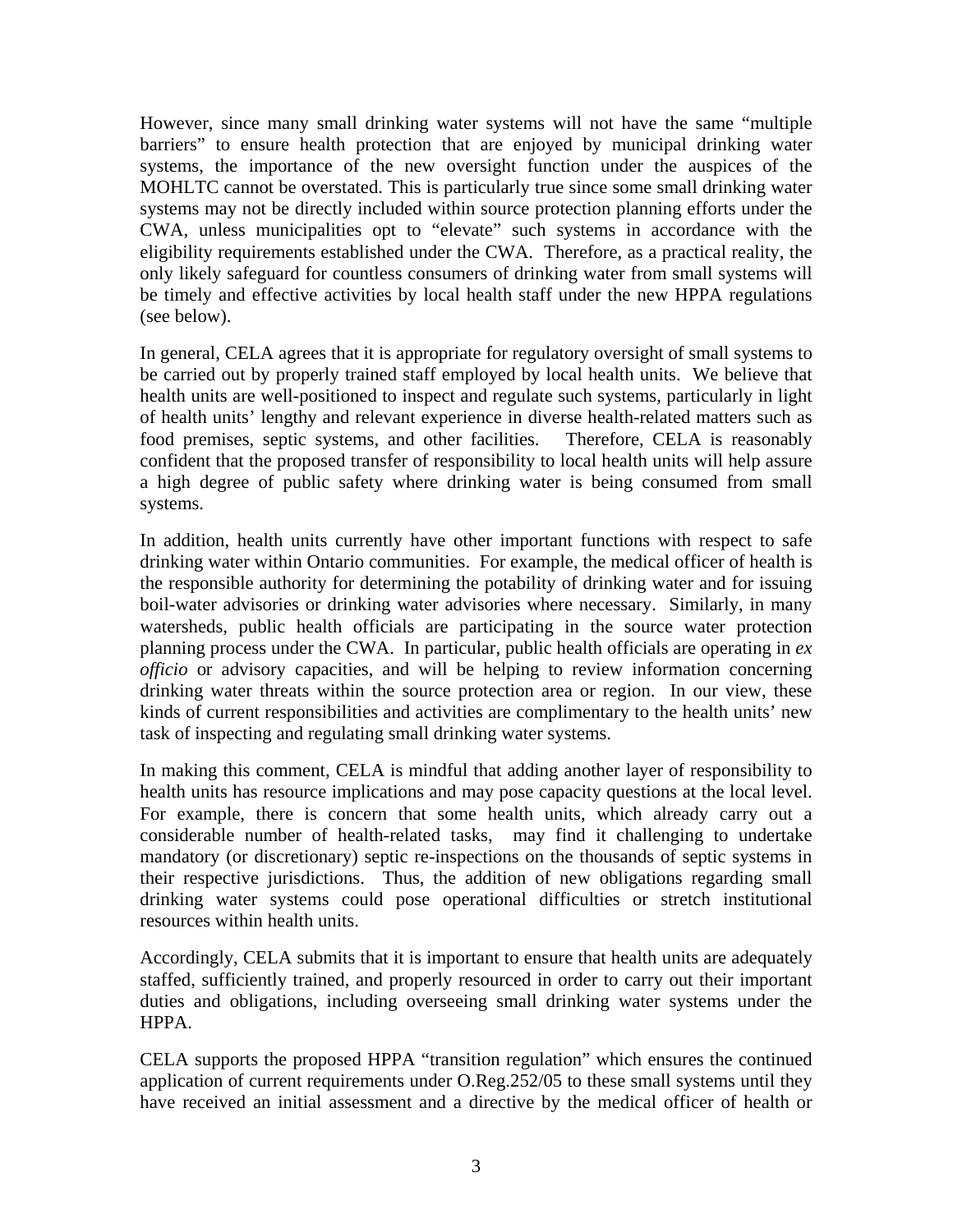public health inspector under the HPPA "permanent regulation." As noted above, it is important to ensure that users of these systems receive interim protection until the new regulatory regime is fully in place.

It is anticipated that the directives issued to the small systems under the new "permanent regulation" will be responsive to issues and threats that may be present for that system. In our view, creating a credible, site-specific assessment process, and issuing effective site-specific directives, constitutes an appropriate approach for small drinking water systems.

CELA concurs that the MOE should retain licencing and regulatory authority over laboratories that carry out drinking water testing services for small systems regulated under the HPPA, as the MOE does in relation to laboratories performing testing services for municipal systems and designated facilities. The expertise and quality assurance of laboratory services is an essential component of our drinking water safety system in Ontario, and these small systems must benefit from the same rigorous standards.

CELA also concurs that the MOE should retain regulatory authority over drinking water system operator certificates, regardless of whether systems are operated pursuant to regulations under the SDWA or HPPA. Again, the training and certification of operators is an essential component of assuring safe drinking water, and there is no tangible benefit to be gained from dividing regulatory responsibility over operators among different ministries.

In addition, the MOE has proposed various "housekeeping" changes which are intended to ensure that certain aspects of the SDWA will continue to apply in relation to small systems. Such aspects include the annual reports of the Chief Drinking Water Inspector and Minister; laboratory reporting of adverse test results; laboratory accreditation, licencing and testing (see above); emergency response; and the general prohibition against contaminating or impairing drinking water systems. CELA supports these consequential amendments which are intended to keep these important SDWA components applicable to small drinking systems.

Finally, CELA submits that both the MOE and MOHLTC should undertake appropriate public outreach and community education in order to explain the proposed transfer of responsibility as well as the key requirements of the "transitional" and "permanent" regulations under the HPPA. In particular, CELA submits that it would be highly beneficial for both Ministries to prepare and widely distribute appropriate training manuals or similar materials for the owners and operators of small drinking water systems regulated under the HPPA. The provision of technical advice or assistance from provincial officials to owners and operators would also go a long way in ensuring that these small systems are constructed and operated in a safe and secure manner.

## **Drinking Water Protocol: Ontario Public Health Standards**

CELA is generally supportive of the Drinking Water Protocol which has been proposed to accompany the Ontario Public Health Standards, subject to two comments below.